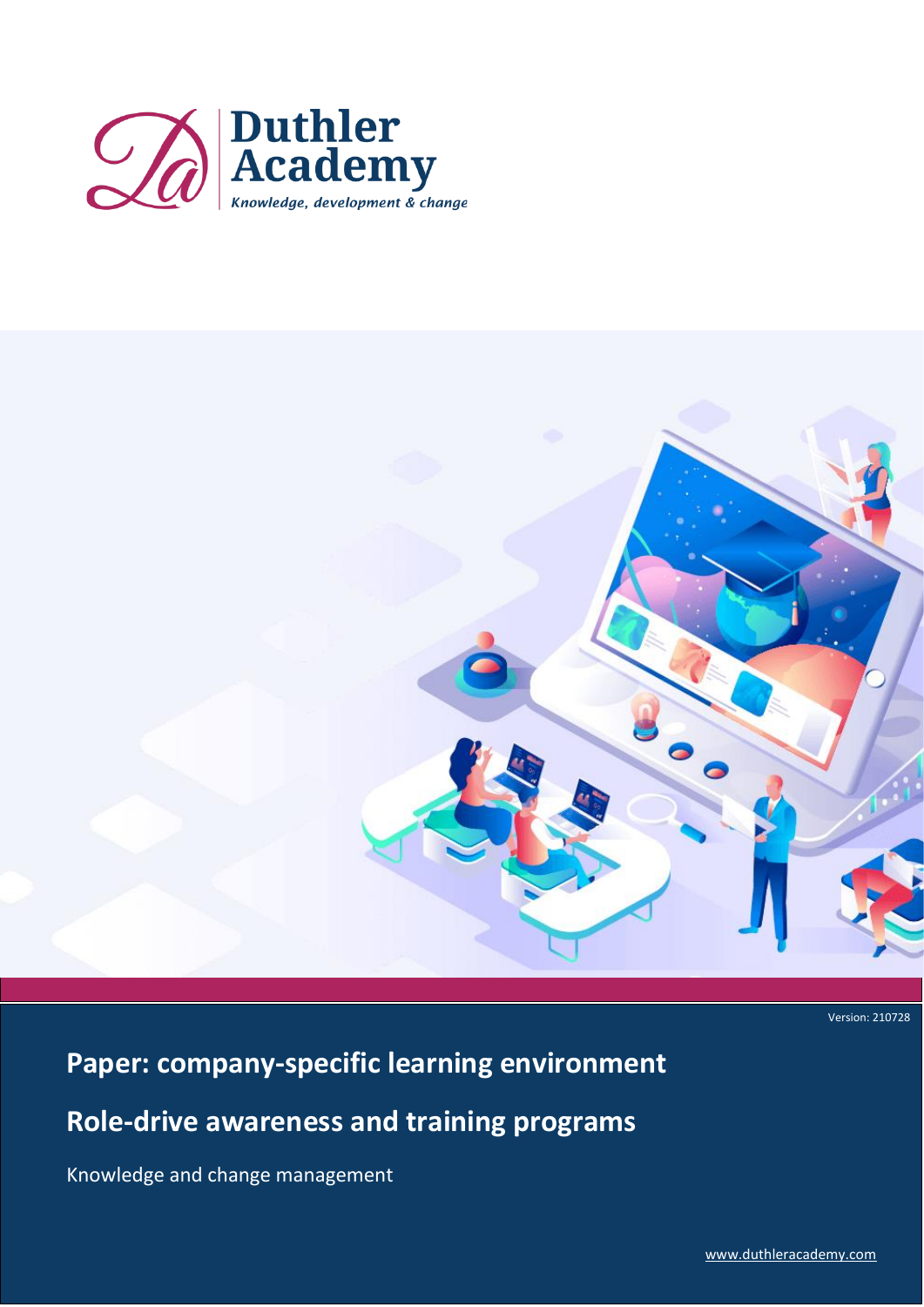

### Raising awareness for change

The company's continuity depends on employees building knowledge and awareness raising successfully. Its importance is regularly underestimated. Well-trained employees are essential for organising and executing ever-changing business activities. Necessary changes in business activities may be driven by the company's or institution's (hereinafter the company) financial results and/or, for example, customer demands or changes in the applicable law. Unexpected situations, such as a pandemic, also cause a lasting change in the way of working. Employees will do their work partly on location and partially elsewhere online. The shift to this hybrid working form requires continuous investments in knowledge building and awareness among employees.



"What if we don't change at all ... and something magical just happens?"

It requires the company's management vision and courage to initiate a change process. The ADKAR model helps companies change and provides insight into the capacity for change. Knowledge building and awareness are defining parts of the model.<sup>1</sup> Without knowledge building and awareness among the employees, the change process does not start.

When the management is imbued with the need for change and the nature and magnitude of the changes are known, then the desire for the change's outcomes arises. Management is willing to facilitate the changes, be involved, and '*attach its name to it'.* A

change process affects committed employees on various layers of the organisation and requires each employee to undergo an individualised change process. Management asks employees to embrace the process of change, gain knowledge and change behavior. However, an employee must be able to achieve the desired level of knowledge, willing to implement the change and produce the desired results. The (intended) outcome of an employee partly depends on the results of change of other employees. Based on the collective company interest and employees' capacity for change, the management will opt for coherent knowledge building and awareness. Reinforcing the change results takes place in the company culture, training new employees and staying organised.



Figure 1: Education and training portfolios tie in seamlessly with the ADKAR model.

<sup>&</sup>lt;sup>1</sup> For more information, see ADKAR model[, https://www.prosci.com/adkar/adkar-model.](https://www.prosci.com/adkar/adkar-model)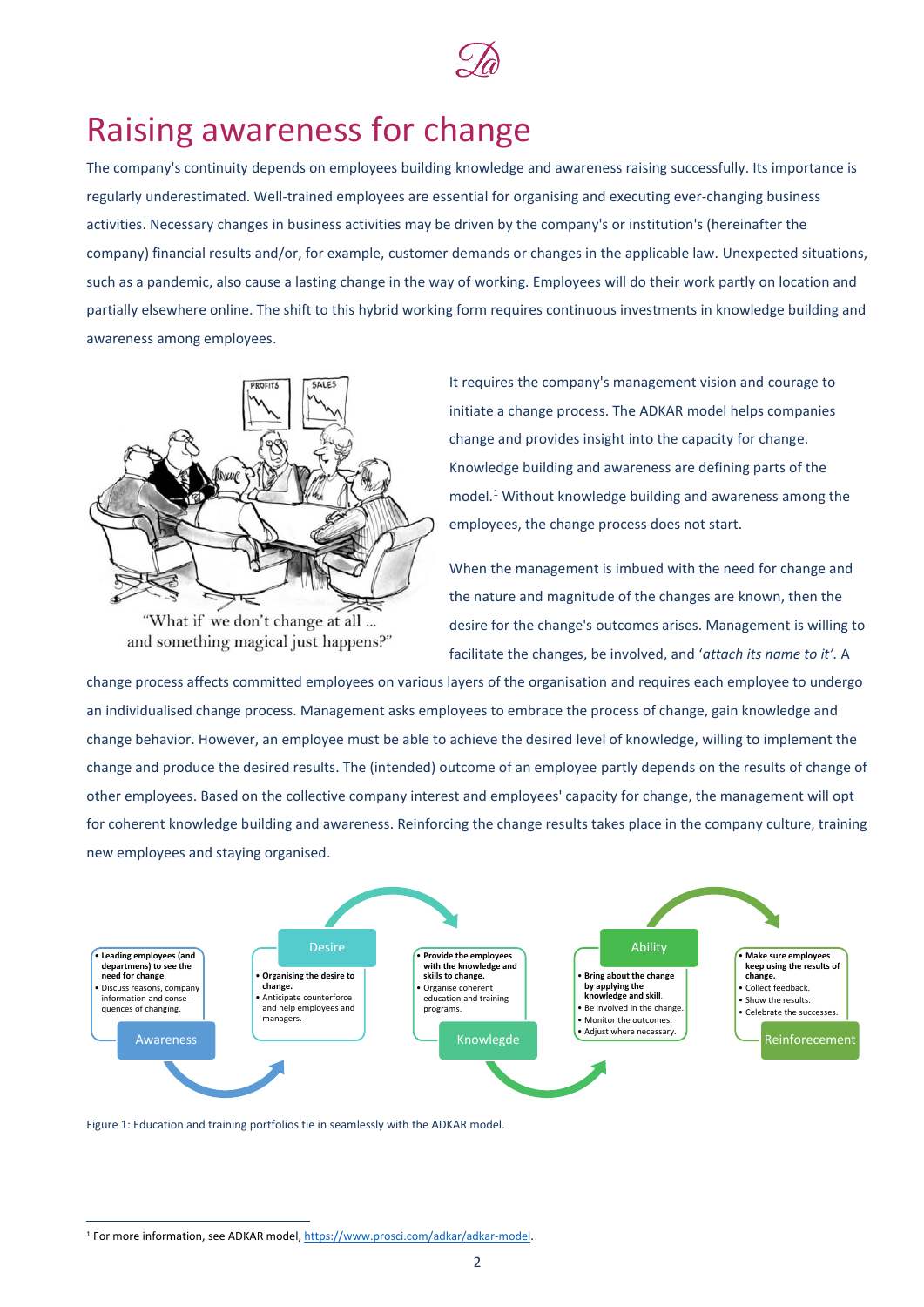

For several business activities, Duthler Academy manages education and training programs that are in line with the change phases of the ADKAR model and are based on various employer roles within a company. These role-driven programs help companies organise their business activities more effectively and cost-efficiently. An example is the awareness and training program "*Privacy and Information security*" for effectively managing personal data protection.

The awareness and training program '*Legal operations*' is another example by which a company can effectively and costeffectively organise the legal operations. In this fact sheet, we use the program "*Privacy and Information security*" as an example to explain Duthler Academy's services.<sup>2</sup>

# Cohesive knowledge building

Employees in different layers of an organisation bear a business activity together and in conjunction. Duthler Academy involves this role-driven collaboration in developing and maintaining its awareness and training programs.

The challenge is building and keeping knowledge; knowledge managing. Knowledge management is about making implicit employees' knowledge explicit. Management ensures that experienced employees are intrinsically motivated to capture their knowledge in words, metaphors, and symbols and to pass it on to other employees. The coherence exists not only in a business activity, but also between business activities. Organizing the reputation of the company using the "trust network and accountability" and doing business with companies that are accredited is instrumental in organising business activities, such as sales and purchasing, effectively.

| <b>Roles &amp; Business Activities</b>                                     |                                                        |                                                     |                                             |                                                         |                                                    |
|----------------------------------------------------------------------------|--------------------------------------------------------|-----------------------------------------------------|---------------------------------------------|---------------------------------------------------------|----------------------------------------------------|
| Coherent                                                                   |                                                        |                                                     | <b>Roles</b>                                |                                                         |                                                    |
| <b>Business Activities/</b><br><b>Awareness &amp; Training</b><br>Programs | Manager                                                | <b>Specialist</b>                                   | <b>Business Process</b><br>Coordinator      | <b>Operational Staff</b>                                | <b>Staff</b>                                       |
| <b>Trust Network</b><br>and LEF Management                                 | <b>Reputation Manager</b>                              | Company and<br>personal data<br>Professional        | Coordinator agreements<br>and consent       | Operations Staff,<br>applied identity<br>data           | Staff, awareness data<br>control                   |
| <b>Knowledge Management</b>                                                | <b>Training Manager</b>                                | <b>Educationalist and</b><br>resource<br>management | <b>Training Coordinator</b>                 | <b>Operational Staff,</b><br>building<br>knowledge      | Staff, awareness<br>knowledge building             |
| <b>Personal Privacy</b><br>& Information security                          | Manager data<br>protection and<br>information security | Data Protection<br>Officer (DPO)                    | Privacy Officer                             | <b>Operational Staff</b><br>personal data<br>protection | Staff, awareness<br>personal data<br>protection    |
| <b>Legal Operations</b>                                                    | Manager<br><b>Legal Operations</b>                     | <b>Head Legal</b><br>operations                     | Coordinator directing<br>the contract cycle | Functional<br><b>Operational Staff</b>                  | Aware of the impact<br>of concluding<br>agreements |
| <b>Compliance Operations</b>                                               | <b>Manager Compliance</b><br>function                  | Head of<br>Compliance                               | Compliance business<br>process Coordinator  | <b>Operations Staff</b><br>compliance                   | Staff, awareness<br>compliance                     |

*Table 1, Cohesion between roles and business activities/ education and training portfolios.*

<sup>&</sup>lt;sup>2</sup> Duthler Academy maintains several documents including white papers. Please visit the website[, https://duthleracademy.com/company-specific-learning](https://duthleracademy.com/company-specific-learning-environment/)[environment/](https://duthleracademy.com/company-specific-learning-environment/) and your company-specific learning environment for more information.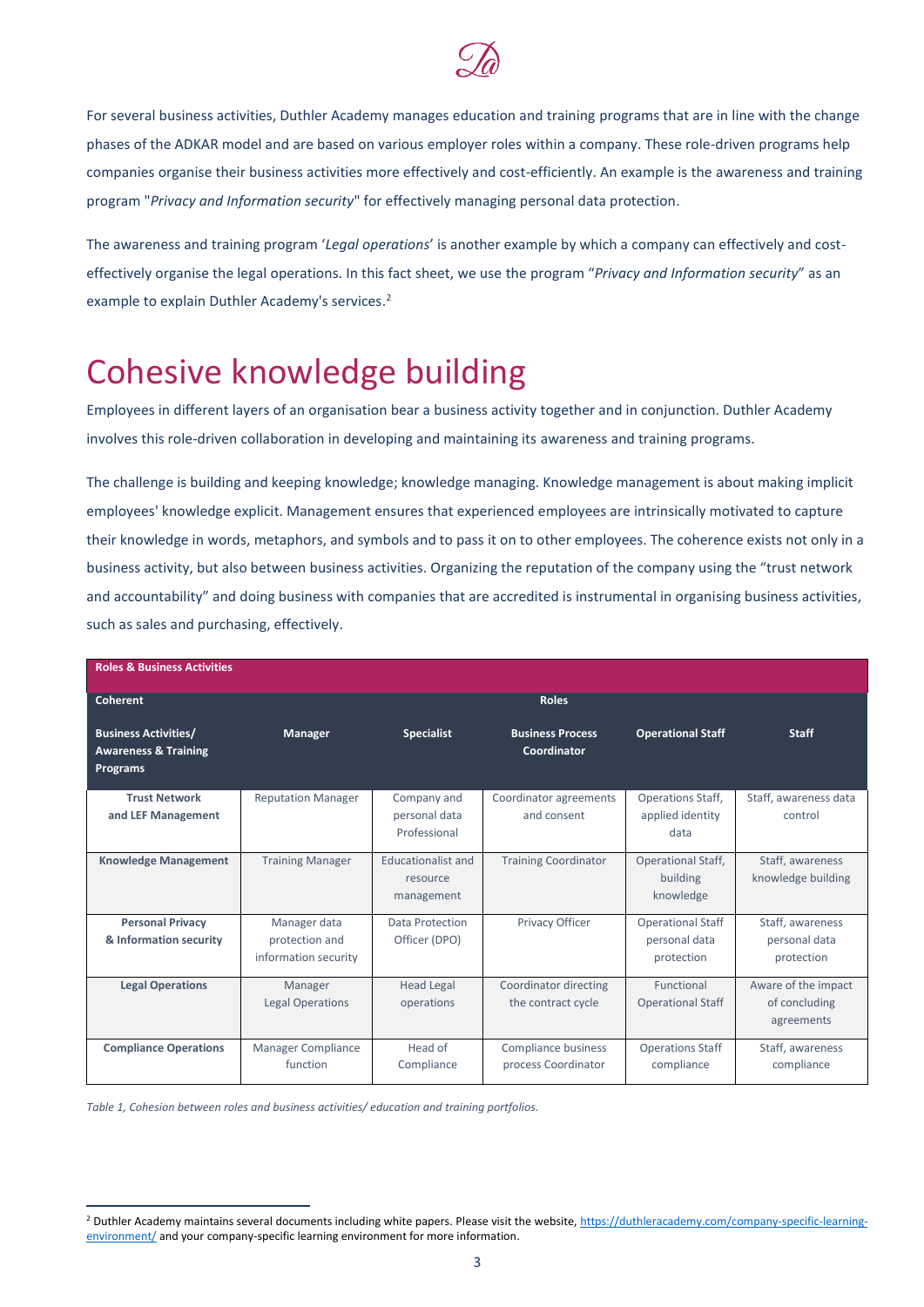

In other words, Duthler Academy cares for employees' intentions building up knowledge fulfilling its role in departmental teams adequately. The company size is of minor importance in this respect because companies with a limited company size appoint employees who fulfill multiple roles. Each role has a specific profile that has been elaborated in a training program.

See coherent roles in table 1.

### Appropriate and effective logistics

Duthler Academy supports companies in facilitating and managing their company-specific learning environment<sup>3</sup>. With appropriate and effective logistics, specialists and teachers of their own company can handle the awareness and training programs. Moodle Workplace's Learning Management System (LMS) is part of the Duthler Academy's logistics.<sup>4</sup>

Also, the logistics facilitate the company with the operationalisation of knowledge management. In the company-specific learning environment, the **reputation manager** builds the layered structure of entities, organizational units, departments and roles. The **training coordinator** links the employees to each of the the roles. This fine-grained structure is necessary to provide the employees with awareness, knowledge and commitment at the right time so that they can adequately fulfil their position or make a change. In figure 2, we show the layering of roles and business activities/business processes.



*Figure 2: Organising knowledge and awareness in a company*

We call managing this layering 'Legal Entity Management', facilitated by the MYOBI Trust Network<sup>5</sup>. Back to the example of protecting the company and personal data. The **data protection and information security manager** uses the awareness and training program '*privacy and information security*' to organise the company and personal data protection. The **reputation manager** uploads the company's tiered entities, organisational units, departments, and role structure from the MYOBI Trust Network into the company-specific learning environment.

<sup>3</sup> See: <https://duthleracademy.com/company-specific-learning-environment/>

<sup>4</sup> With the help of eFaktor[, https://efaktor.no,](https://efaktor.no/) Duthler Academy manages Moodle Workplace<https://moodle.com/workplace/> for its customers.

<sup>5</sup> See:<https://myobi.eu/trust-network/>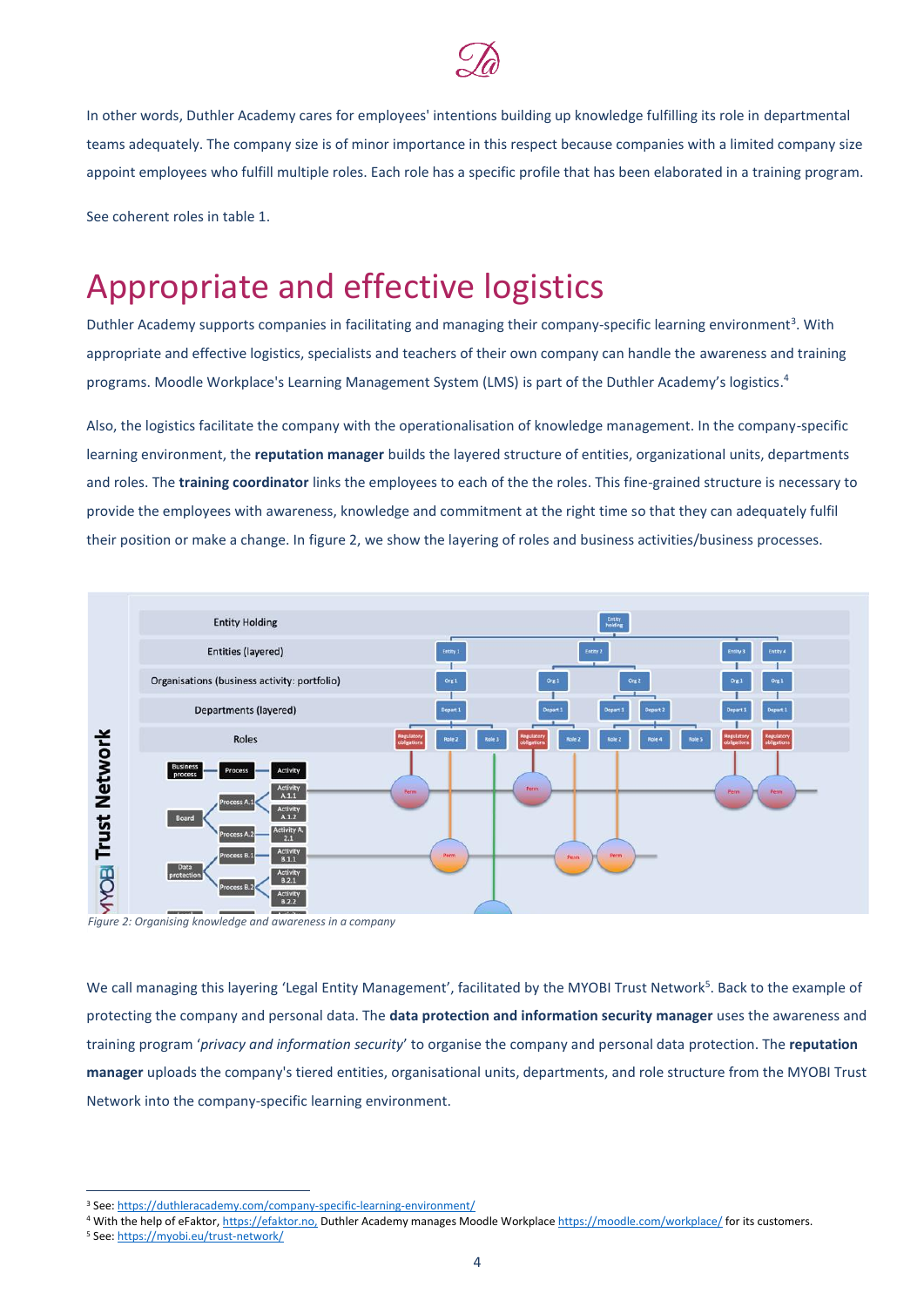

Board's appointment letter guides the manager to assign an employee to the **Data Protection Officer's** (DPO) role. The DPO or other professionals may decide to make the portfolio company specific. The manager, in consultation with department heads, appoints privacy officers who then appoint operational staff.

Subsequently, the awarness and training program will start on, for example, applying effective measures, identify and monitor incidents and data breaches, concluding processing agreements, and manage records of processing and consents. Finally, organising accountability for compliance with legal and contractual obligations.

Step by step, a company is building more effectively organized business activities. This change process aimed at increasing maturity levels supports Duthler Academy with a company-specific learning environment.

# Company-Specific Training Portfolios

Duthler Academy manages cohesive awareness and training programs from the corporative perspective of the ADKAR model. From the individual's perspective, the Academy applies Bloom's taxonomy. <sup>6</sup> Dedicated specialists and teachers from Duthler Academy maintain the programs, make the program company-specific or, at companies' request, develop company-specific programs for their business activities, support change processes, and perpetuate these processes' results.

If the management decides to use the company-specific learning environment for all business activities, the awareness and training programs will grow. Sometimes the company wishes to keep company-specific training programs internal and share others with other companies. Duthler Academy is willing to open awareness and training programs to others if these programs meet the quality criteria of the Training and Examination Regulations and accreditations requirements.<sup>7</sup>

# Professional support

Duthler Academy's services consist of managing cohesive awareness and training programs and delivering effective and proven logistics that enable each company to create and manage its company-specific learning environment. With a service desk, an awareness and training program "*knowledge management,*" and professional support, Duthler Academy ensures the company's intended added value.

The awareness and training portfolio "knowledge management" is conceived from the companies' and the employees' perspectives. The aim is to provide employees at the right time with the relevant and proper knowledge to fulfil their role adequately. All of this within the cohesion of (ever-changing) business activities and mutual cohesion with colleagues' knowledge levels.

To protect the company and personal data, a manager or the DPO is responsible for knowledge management. He or she manages the company-specific awareness and training programs, trains the locally drafted privacy officers, operational staff responsible for critical processing of personal data and employees' awareness with a high level of alertness.

<sup>&</sup>lt;sup>6</sup> See [https://www.bloomstaxonomy.net](https://www.bloomstaxonomy.net/) and [https://www.prosci.com/adkar/adkar-model.](https://www.prosci.com/adkar/adkar-model)

<sup>7</sup> See Duthler Academy's Training and Exam Regulations[, https://duthleracademy.com/our-accreditations/.](https://duthleracademy.com/our-accreditations/)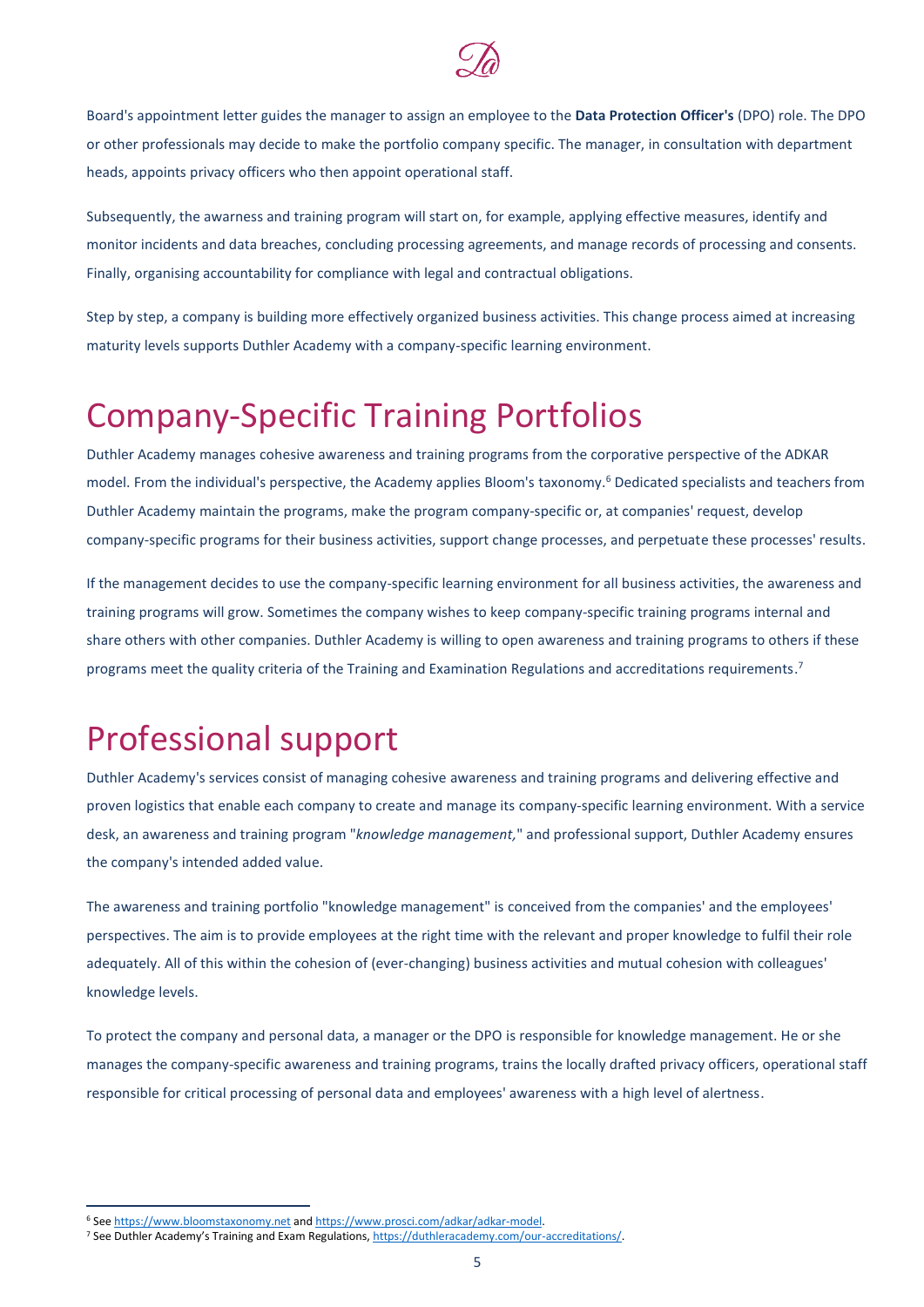

If the human capacity is lacking, a company can appeal to Duthler Associate's professionals to organise the companyspecific learning environment. Companies engage professionals for managing knowledge transfer and establish awareness or leading process changes.

| Knowledge transfer<br>and Awareness         | •Managing, supplementing and<br>making knowledge areas available<br>· Goal: improve business activities<br>(e.g. legal operations or compliance)<br>• Professional didactic support |
|---------------------------------------------|-------------------------------------------------------------------------------------------------------------------------------------------------------------------------------------|
| Organise<br>knowledge<br>management         | •Managing the corporate family and<br>functional organization<br>•Company-specific offer<br>. Integrated training offer, targeting<br>different levels<br>• Professional support    |
| Company-specific<br>learning<br>environment | • MYOBI Trust Network<br>•Company-specific set up<br>• Access awareness and training<br>programs<br>•Service Desk                                                                   |
|                                             |                                                                                                                                                                                     |

In structuring the companyspecific learning environment, we recognise several levels. In Figure 3, a company can obtain a company-specific learning environment (orange). A company's management can ask Duthler Associates to appoint a professional who organises its knowledge management (green) and/or knowledge transfer and awareness (blue). T

*Figure 3: Knowledge building & awareness*

he final step is in line with organising and or guiding change processes and preserve the results of these processes.

## Added value, where available and costs

The company-specific learning environment with appropriate awareness and training programs and effective logistics, offer a lot of added value. A company effectively manages the awareness and training of staff and employees. Awareness and knowledge building are necessary preconditions for implementing successful changes in a more effective organisation of business activities. The extent of the added value depends on the company's business operations (awareness and desire for



adequately organised business activities) and the degree to which the company uses the company-specific learning environment.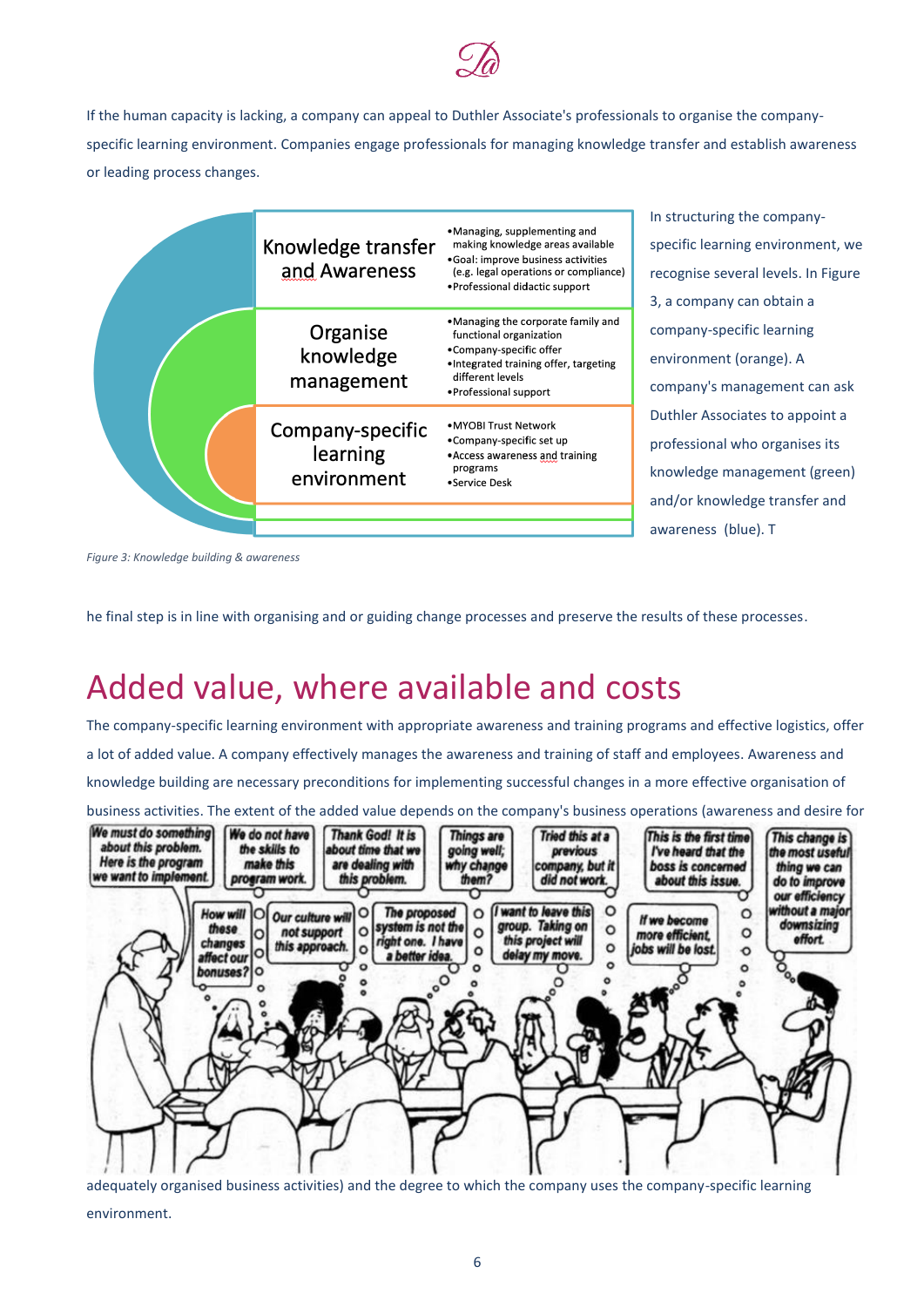

Added value is not just a sum of revenue minus costs. The management also considers qualitative arguments. However, it becomes a lot more attractive if the costs for a company-specific learning environment are modest. Before investing, a company can test the company-specific learning environment to support its business activities or support its partners' business activities.

#### **Where available? Register at MYOBI's website**

Because of the nature of personal data processed (often special categories), Duthler Academy uses the MYOBI Trust Network services. All Duthler Academy users subscribe to the TTP policy and demonstrate compliance with their obligations. When a company registers at MYOBI, it will get a company-specific learning environment as well.

In a user's [registration process](https://myobilive.myobi.network/TrustNetwork/pages/joiningrequest_external.html) on the Trust Network, MYOBI generates – on behalf of Duthler Academy – a companyspecific learning environment with several education and training portfolios. One of the portfolios relates to organising the Trust Network, in particular accountability, and another portfolio relates to knowledge management.

| Licenses for the company-specific learning environment<br>Based on a three-year agreement and tacit extension.<br>User license for the privacy and information security awareness program including user license company-specific learning environment.<br>1. |       |         |         |         |         |         |         |          |          |                   |
|---------------------------------------------------------------------------------------------------------------------------------------------------------------------------------------------------------------------------------------------------------------|-------|---------|---------|---------|---------|---------|---------|----------|----------|-------------------|
| <b>Users</b>                                                                                                                                                                                                                                                  | 50    | 100     | 200     | 500     | 1.000   | 2.000   | 3.000   | 4.000    | 5.000    | > 5.000           |
| Price per year excl. VAT                                                                                                                                                                                                                                      | € 198 | € 376   | € 715   | € 1.698 | € 3.225 | € 6.128 | € 8.733 | € 11.062 | € 13.136 | <b>Call Sales</b> |
| Additional user license company-specific learning environment for developing and managing company's awareness and training programs<br>2.<br>including the awareness program knowledge and change management.                                                 |       |         |         |         |         |         |         |          |          |                   |
|                                                                                                                                                                                                                                                               |       |         |         |         |         |         |         |          |          |                   |
| <b>Users</b>                                                                                                                                                                                                                                                  | 50    | 100     | 200     | 500     | 1.000   | 2.000   | 3.000   | 4.000    | 5.000    | > 5.000           |
| MB's                                                                                                                                                                                                                                                          | 250   | 450     | 810     | 1.823   | 3.281   | 5.905   | 7.972   | 9.566    | 10.762   | > 5.000           |
| Price per year excl. VAT                                                                                                                                                                                                                                      | € 300 | € 1.020 | € 1.920 | € 3.072 | € 3.686 | € 6.128 | € 8.628 | € 10.378 | € 11.878 | <b>Call Sales</b> |

*Tabel 2. User license training program 'privacy and information security' and company-specific learning environment to develop and manage company's programs.*

#### **Professional services**

Part of the awareness and training program is supplied free of charge with a service. Costs are charged for other parts. The [DPO Training Program](https://duthleracademy.com/educations/dpo-training-program/) or other professional training courses are examples that can be charged separately.

A company can, for example, engage in Duthler Associate's professionals for managing knowledge management or guiding a change process.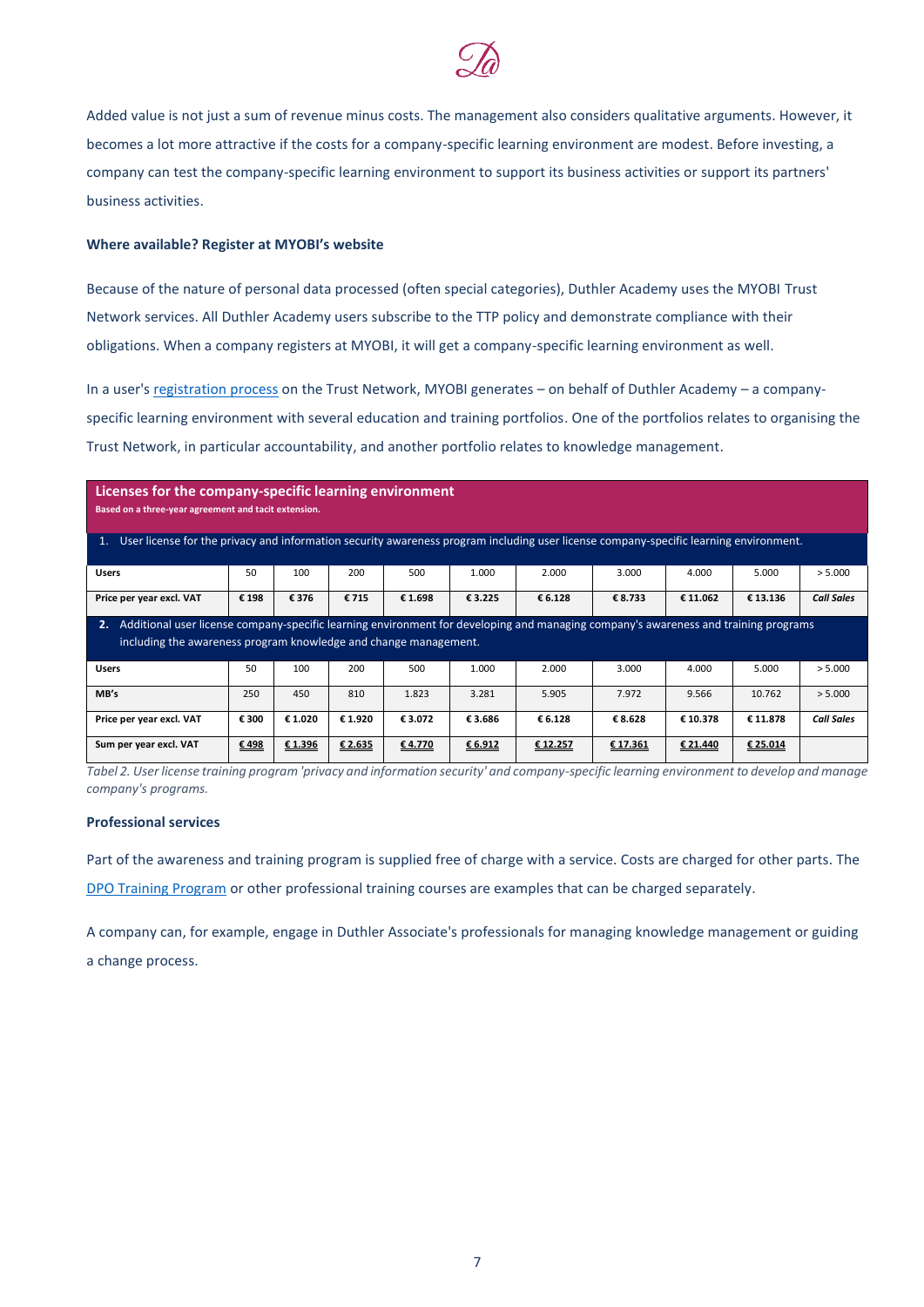

## **Conclusions**

We can draw several conclusions. The most important:

- 1. A company-specific learning environment with generic awareness and training programs allows a company to effectively and cost-efficiently organise and improve business activities;
- 2. Staff and employees in different organisation layers gain relevant knowledge and experience from the awareness and training programs. Employees are better informed about their work, they gain oversight, and there is more mutual understanding; and
- 3. The costs for the company-specific learning environment are primarily discounted in the services that are purchased.

For both companies with limited and extensive business activities, applying a company-specific learning environment is attractive. We are happy to help you build your company-specific business case.

#### **Where is the company-specific learning environment available?**

You will receive your company-specific learning environment by becoming a user of MYOBI<sup>8</sup>. Press the button 'register.'

# Open registrations

With Duthler Academy explicitly focusing on providing companies with relevant and cohesive awareness and training programs, the impression may arise that there is no room for open enrolments. This is incorrect. On the Duthler Academy website or in the learning environment, Duthler Academy offers training courses on which everyone can enroll. With the open registration, it is possible:

- For persons and companies to get acquainted with the company-specific learning environment;
- Get awareness and training courses; and
- Gain knowledge in different ways. For example, the DPO Training Program, webinars or sector-specific current affairs will be open to anyone to subscribe. Participation takes place in the learning environment of Duthler Academy.

See for a wide range of courses.<sup>9</sup>

<sup>&</sup>lt;sup>8</sup> See:<https://myobi.eu/services/company-specific-learning-environment/>

<sup>9</sup> See: [https://duthleracademy.com/educations/.](https://duthleracademy.com/educations/)